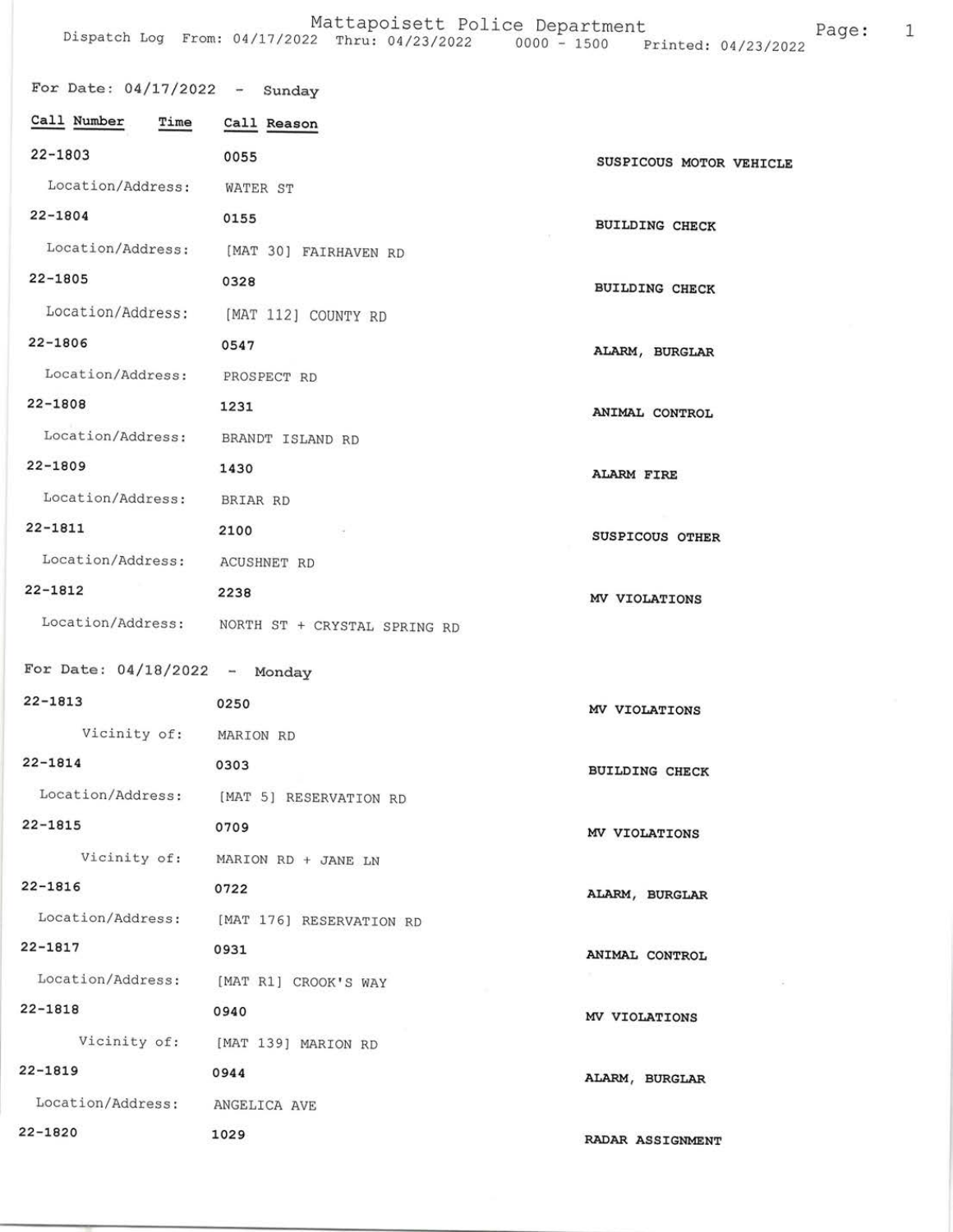|                                            | Location/Address: [MAT 190] NORTH ST     |                         |
|--------------------------------------------|------------------------------------------|-------------------------|
| 22-1821                                    | 1102                                     | MV VIOLATIONS           |
|                                            | Vicinity of: [MAT 190] NORTH ST          |                         |
| $22 - 1823$                                | 1228                                     | LARCENY /FORGERY/ FRAUD |
| Location/Address: FAIRHAVEN RD             |                                          |                         |
| $22 - 1824$                                | 1246                                     | MV CRASH                |
|                                            | Location/Address: BRANDT ISLAND RD       |                         |
| 22-1825                                    | 1316                                     | MV VIOLATIONS           |
|                                            | Location/Address: COUNTY RD + UPLAND WAY |                         |
| $22 - 1826$                                | 1349                                     | MV VIOLATIONS           |
|                                            | Location/Address: [MAT 139] MARION RD    |                         |
| 22-1827 1403                               |                                          | ASSIST CITIZEN          |
|                                            | Location/Address: [MAT 65] COUNTY RD     |                         |
| $22 - 1829$                                | 1441                                     | MV GENERAL              |
| Location/Address: NORTH ST                 |                                          |                         |
| 22-1830                                    | 1532                                     | PROPERTY FOUND          |
|                                            | Location/Address: [MAT 1] COUNTY RD      |                         |
| 22-1831                                    | 1628                                     | MV VIOLATIONS           |
|                                            | Location/Address: [MAT 185] MARION RD    |                         |
| 22-1832                                    | 1837                                     | MV VIOLATIONS           |
|                                            | Location/Address: MARION RD + CHAPEL RD  |                         |
| $22 - 1833$                                | 2129                                     | MV VIOLATIONS           |
|                                            | Location/Address: [MAT 196] COUNTY RD    |                         |
| $22 - 1834$                                | 2152                                     | MV VIOLATIONS           |
|                                            | Location/Address: [MAT 74] FAIRHAVEN RD  |                         |
| 22-1835                                    | 2209                                     | MV VIOLATIONS           |
| Location/Address: NEDS POINT RD            |                                          |                         |
| 22-1836                                    | 2224                                     | MV VIOLATIONS           |
| Location/Address: NEDS POINT RD<br>22-1837 |                                          |                         |
|                                            | 2232                                     | MV VIOLATIONS           |
| Location/Address: NEDS POINT RD<br>22-1838 |                                          |                         |
| Location/Address: NEDS POINT RD            | 2243                                     | MV VIOLATIONS           |
| $22 - 1839$                                | 2255                                     |                         |
|                                            |                                          | BE ON THE LOOK OUT      |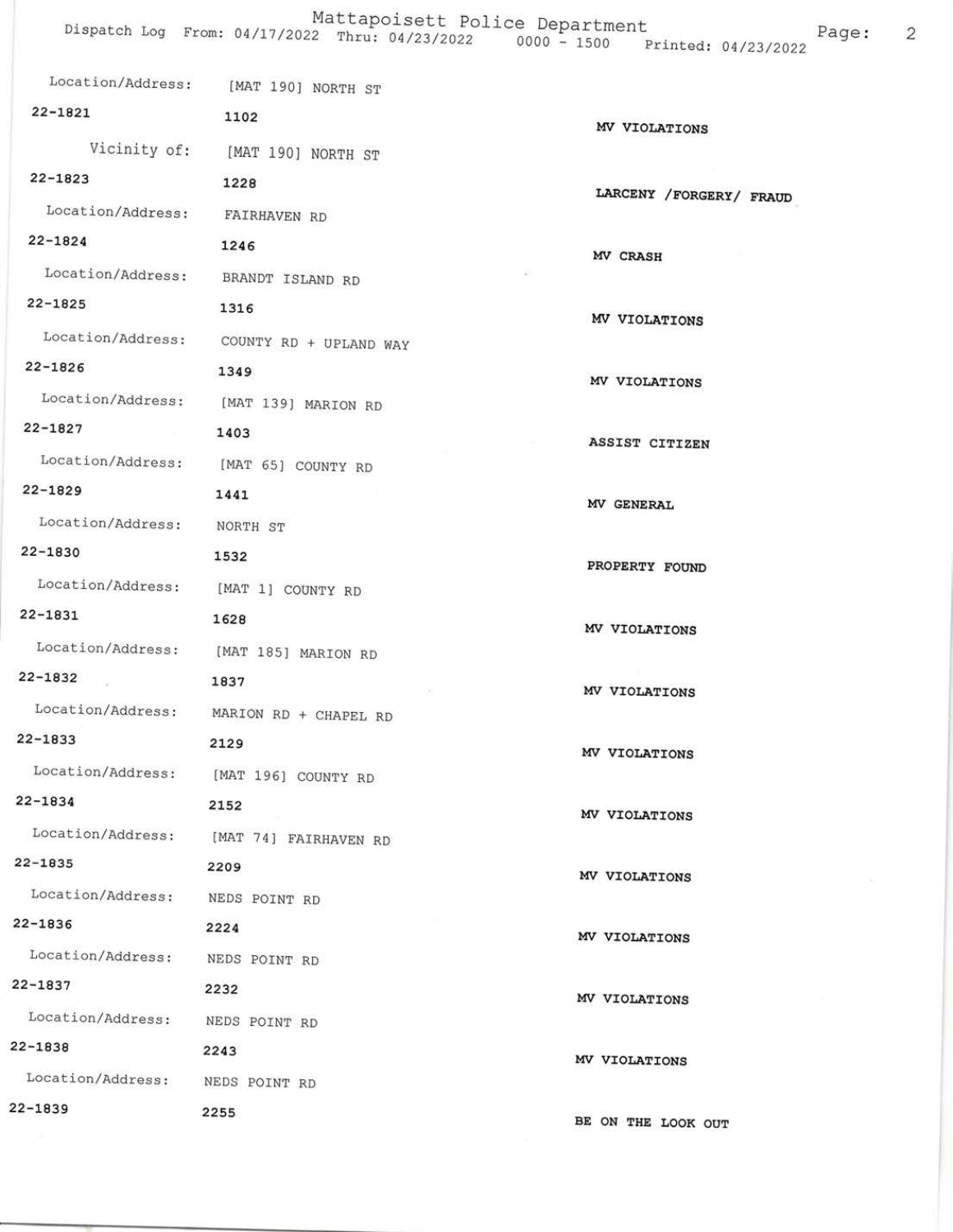## Mattapoisett Police Department<br>Dispatch Log From: 04/17/2022 Thru: 04/23/2022 0000 - 1500 Printed: 04/23/2022  $\overline{\mathbf{3}}$

 $\left\langle \cdot \right\rangle$ 

Location: MATTAPOISETT

| For Date: $04/19/2022 -$ Tuesday   |                                              |                            |
|------------------------------------|----------------------------------------------|----------------------------|
| $22 - 1840$                        | 0126                                         | SUSPICOUS MOTOR VEHICLE    |
|                                    | Location/Address: [MAT 179] WATER ST         |                            |
| $22 - 1841$                        | 0500                                         | GENERAL SERVICE            |
|                                    | Vicinity of: BRANDT ISLAND RD                |                            |
| $22 - 1842$                        | 0517                                         | GENERAL SERVICE            |
|                                    | Location/Address: OLD BRANDT ISALND RD       |                            |
| $22 - 1843$                        | 0850                                         | MV VIOLATIONS              |
|                                    | Location/Address: NORTH ST + MELISSA ANNE LN |                            |
| $22 - 1844$                        | 0912                                         | MV VIOLATIONS              |
|                                    | Vicinity of: [MAT 271] COUNTY RD             |                            |
| $22 - 1845$                        | 1008                                         | MV VIOLATIONS              |
| Location/Address: NORTH ST         |                                              |                            |
| 22-1846                            | 1118                                         | MV VIOLATIONS              |
| Location/Address: NORTH ST         |                                              |                            |
| 22-1847                            | 1139                                         | MV VIOLATIONS              |
| Location/Address: MICHELLE LN      |                                              |                            |
| 22-1848                            | 1232                                         | MV VIOLATIONS              |
| Location/Address: NORTH ST         |                                              |                            |
| $22 - 1849$                        | 1329                                         | MV VIOLATIONS              |
| Location/Address: BRANDT ISLAND RD |                                              |                            |
| $22 - 1850$                        | 1417                                         | MV VIOLATIONS              |
| Location/Address:                  | AUCOOT RD                                    |                            |
| $22 - 1851$                        | 1436                                         | ALARM, BURGLAR             |
| Location/Address:                  | ANAWAN RD                                    |                            |
| $22 - 1852$                        | 1439                                         | SAFETY/ROAD HAZARD         |
| Location/Address:                  | ACUSHNET RD                                  |                            |
| $22 - 1853$                        | 1442                                         | MV GENERAL                 |
| Location/Address:                  | NORTH ST                                     |                            |
| $22 - 1855$                        | 1715                                         | 209A ORDER ISSUED/EXTENDED |
| Location/Address: DEEP WOODS DR    |                                              |                            |
| $22 - 1856$                        | 1740                                         | 209A SERVICE               |
| Location/Address: DEEP WOODS DR    |                                              |                            |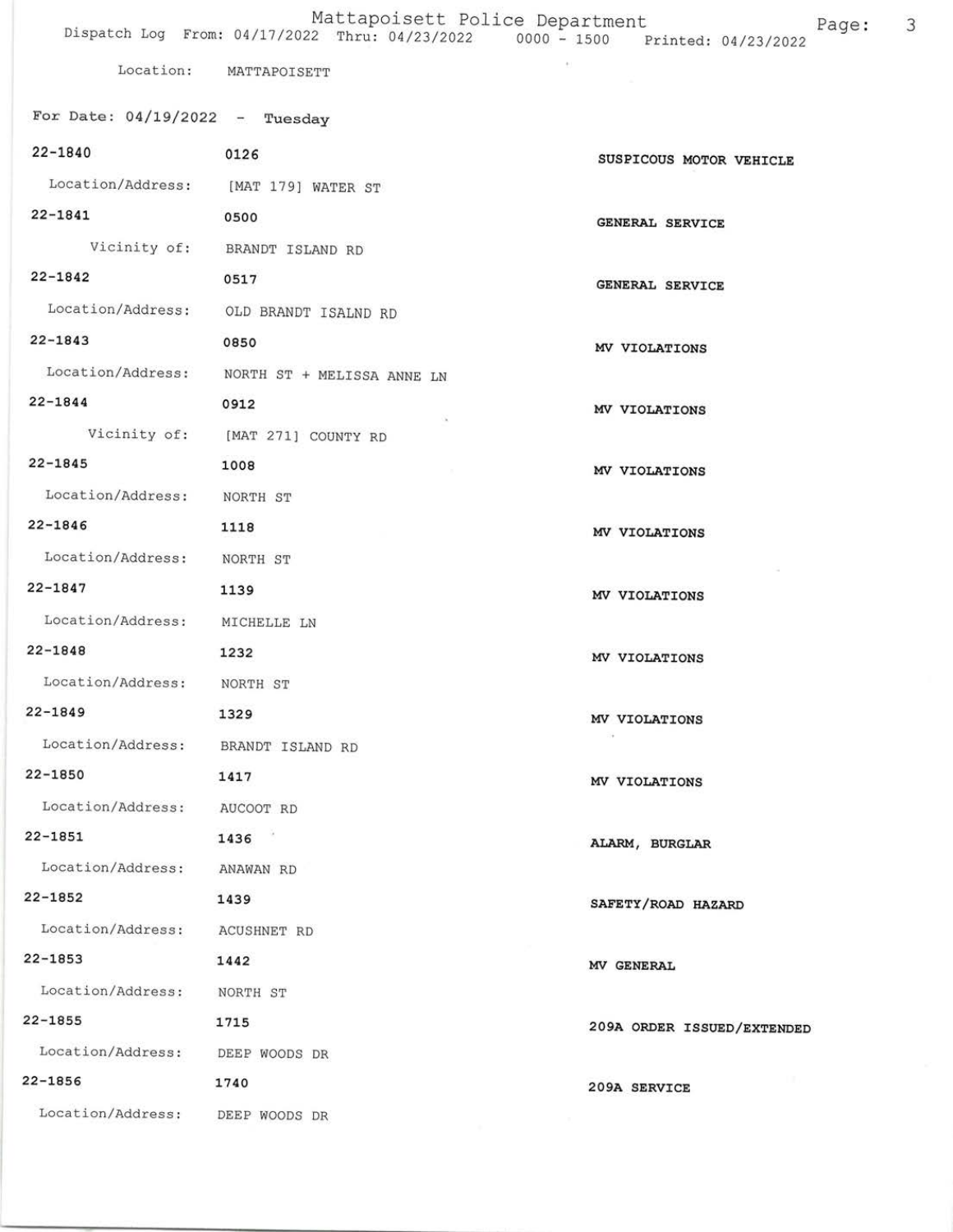|                                                   |                              | Mattapoisett Police Department<br>Dispatch Log From: 04/17/2022 Thru: 04/23/2022 0000 - 1500 Printed: 04/23/2022<br>Page: |
|---------------------------------------------------|------------------------------|---------------------------------------------------------------------------------------------------------------------------|
| $22 - 1857$                                       | 1836                         | 4                                                                                                                         |
| Location/Address:                                 | CRESTFIELD ST                | ANIMAL CONTROL                                                                                                            |
| $22 - 1858$                                       | 1848                         |                                                                                                                           |
| Location/Address:                                 | MARION RD                    | MV GENERAL                                                                                                                |
| $22 - 1859$                                       | 1942                         |                                                                                                                           |
| Vicinity of:                                      | I195 WEST                    | MV VIOLATIONS                                                                                                             |
| $22 - 1860$                                       | 2135                         |                                                                                                                           |
| Location/Address:                                 | NEDS POINT RD                | RADAR ASSIGNMENT                                                                                                          |
| $22 - 1861$                                       | 2140                         |                                                                                                                           |
|                                                   | Vicinity of: NEDS POINT RD   | MV VIOLATIONS                                                                                                             |
|                                                   |                              |                                                                                                                           |
| For Date: $04/20/2022 -$ Wednesday<br>$22 - 1862$ |                              |                                                                                                                           |
|                                                   | 0116                         | MV GENERAL                                                                                                                |
| Location/Address:<br>$22 - 1863$                  | AUCOOT RD                    |                                                                                                                           |
| Location/Address:                                 | 0205                         | MV VIOLATIONS                                                                                                             |
| $22 - 1864$                                       | [MAT 16] COUNTY RD           |                                                                                                                           |
| Location/Address:                                 | 0736                         | GENERAL SERVICE                                                                                                           |
| $22 - 1865$                                       | <b>ACUSHNET RD</b>           |                                                                                                                           |
| Location/Address:                                 | 0959                         | <b>ALARM FIRE</b>                                                                                                         |
| $22 - 1866$                                       | COVE ST<br>1135              |                                                                                                                           |
|                                                   |                              | <b>INFORMATION</b>                                                                                                        |
| $22 - 1868$                                       | 1450                         | ASSIST CITIZEN                                                                                                            |
| Location/Address:                                 | TINKHAM HILL RD              | $\mathcal{H}$ :                                                                                                           |
| $22 - 1869$                                       | 1611                         | <b>HEALTH/WELFARE</b>                                                                                                     |
|                                                   | Vicinity of: [MAT 2] MAIN ST |                                                                                                                           |
| 22-1870                                           | 1622                         | MV GENERAL                                                                                                                |
| Location/Address: [MAT 270] NEDS POINT RD         |                              |                                                                                                                           |
| 22-1871                                           | 1744                         | RADAR ASSIGNMENT                                                                                                          |
| Location/Address:                                 | MATTAPOISETT NECK RD         |                                                                                                                           |
| $22 - 1872$                                       | 1807                         | FIRE, OTHER                                                                                                               |
| Location/Address:                                 | NORTH ST                     |                                                                                                                           |
| $22 - 1874$                                       | 1835                         | MV VIOLATIONS                                                                                                             |
| Location/Address: [MAT 244] MARION RD             |                              |                                                                                                                           |
| $22 - 1875$                                       | 2026                         | RADAR ASSIGNMENT                                                                                                          |
| Location/Address:                                 | NEDS POINT RD                |                                                                                                                           |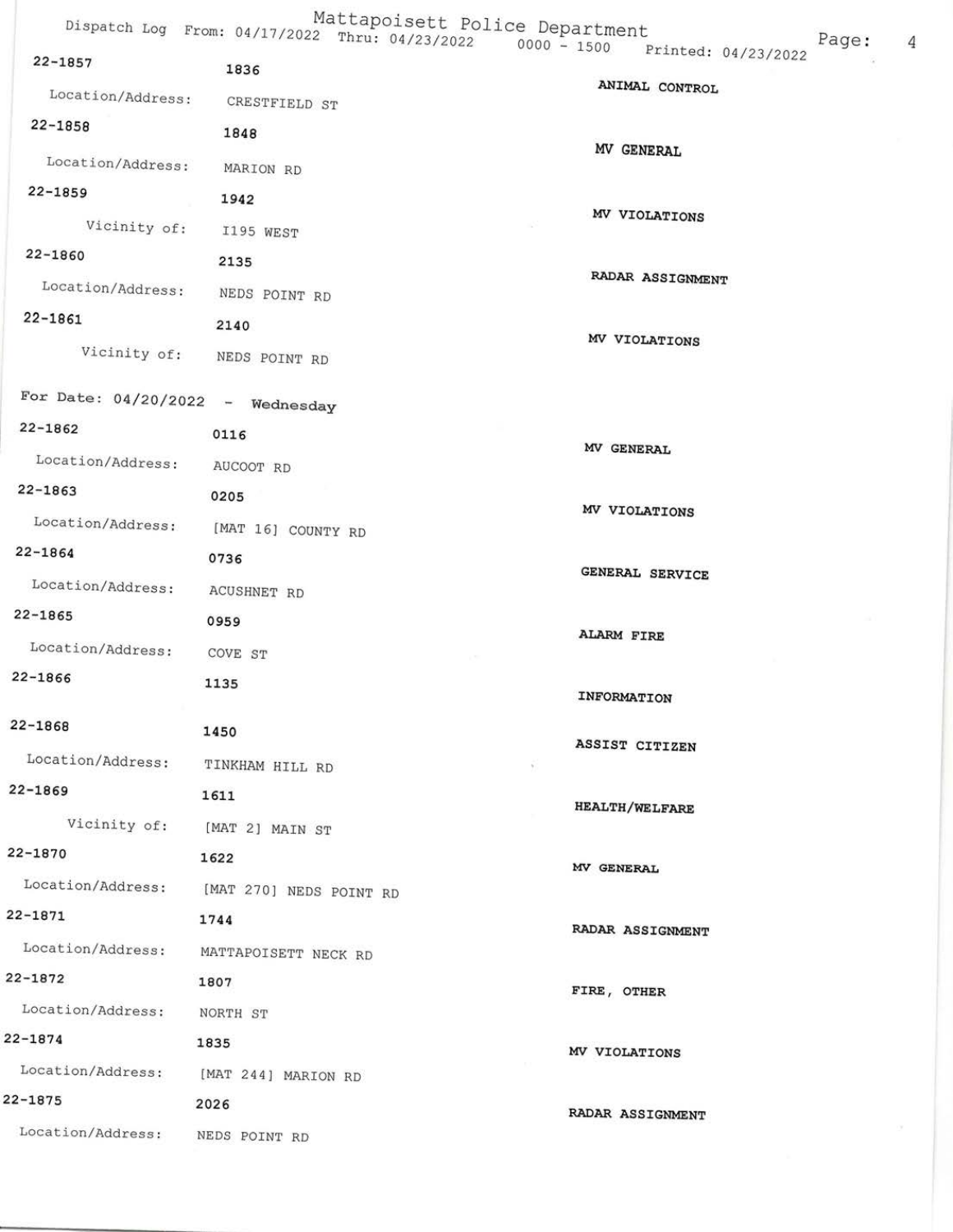| 22-1876                              | 2029                                       | MV VIOLATIONS            |
|--------------------------------------|--------------------------------------------|--------------------------|
| Location/Address: NEDS POINT RD      |                                            |                          |
| $22 - 1877$                          | 2038                                       | RADAR ASSIGNMENT         |
| Location/Address: NEDS POINT RD      |                                            |                          |
| $22 - 1878$                          | 2120                                       | MV VIOLATIONS            |
|                                      | Location/Address: NORTH ST + INDUSTRIAL DR |                          |
|                                      |                                            |                          |
| For Date: $04/21/2022 -$ Thursday    |                                            |                          |
| $22 - 1880$                          | 0346                                       | <b>BUILDING CHECK</b>    |
|                                      | Location/Address: [MAT 185] MARION RD      |                          |
| 22-1881                              | 0539                                       | <b>DISTURBANCE</b>       |
| Location/Address: RIVER RD           |                                            |                          |
| $22 - 1882$                          | 0712                                       | RADAR ASSIGNMENT         |
|                                      | Vicinity of: [MAT 136] MARION RD           |                          |
| 22-1883                              | 0721                                       | MV VIOLATIONS            |
|                                      | Vicinity of: BRANDT ISLAND RD              |                          |
| $22 - 1884$                          | 0738                                       | MV VIOLATIONS            |
|                                      | Vicinity of: NORTH ST + COUNTY RD          |                          |
| 22-1885                              | 1040                                       | MV VIOLATIONS            |
| Location/Address: NORTH ST           |                                            |                          |
| 22-1886                              | 1058                                       | MV GENERAL               |
| Location/Address: INDUSTRIAL DR      |                                            |                          |
| 22-1887                              | 1140<br>- 1                                | MV VIOLATIONS            |
| Location/Address: NEDS POINT RD      |                                            |                          |
| 22-1888                              | 1148                                       | MV VIOLATIONS            |
| Location/Address: NEDS POINT RD      |                                            |                          |
| $22 - 1890$                          | 1234                                       | MV GENERAL               |
| Location/Address: [MAT 190] NORTH ST |                                            |                          |
| $22 - 1891$                          | 1432                                       | <b>GUNSHOTS REPORTED</b> |
| Location/Address:                    | SPRUCE AVE                                 |                          |
| 22-1892                              | 1509                                       | MV CRASH                 |
| Vicinity of: RIVER RD                |                                            |                          |
| 22-1893                              | 1756                                       | MV VIOLATIONS            |
| Location/Address: INDUSTRIAL DR      |                                            |                          |
| 22-1894                              | 2116                                       | 911 CALL                 |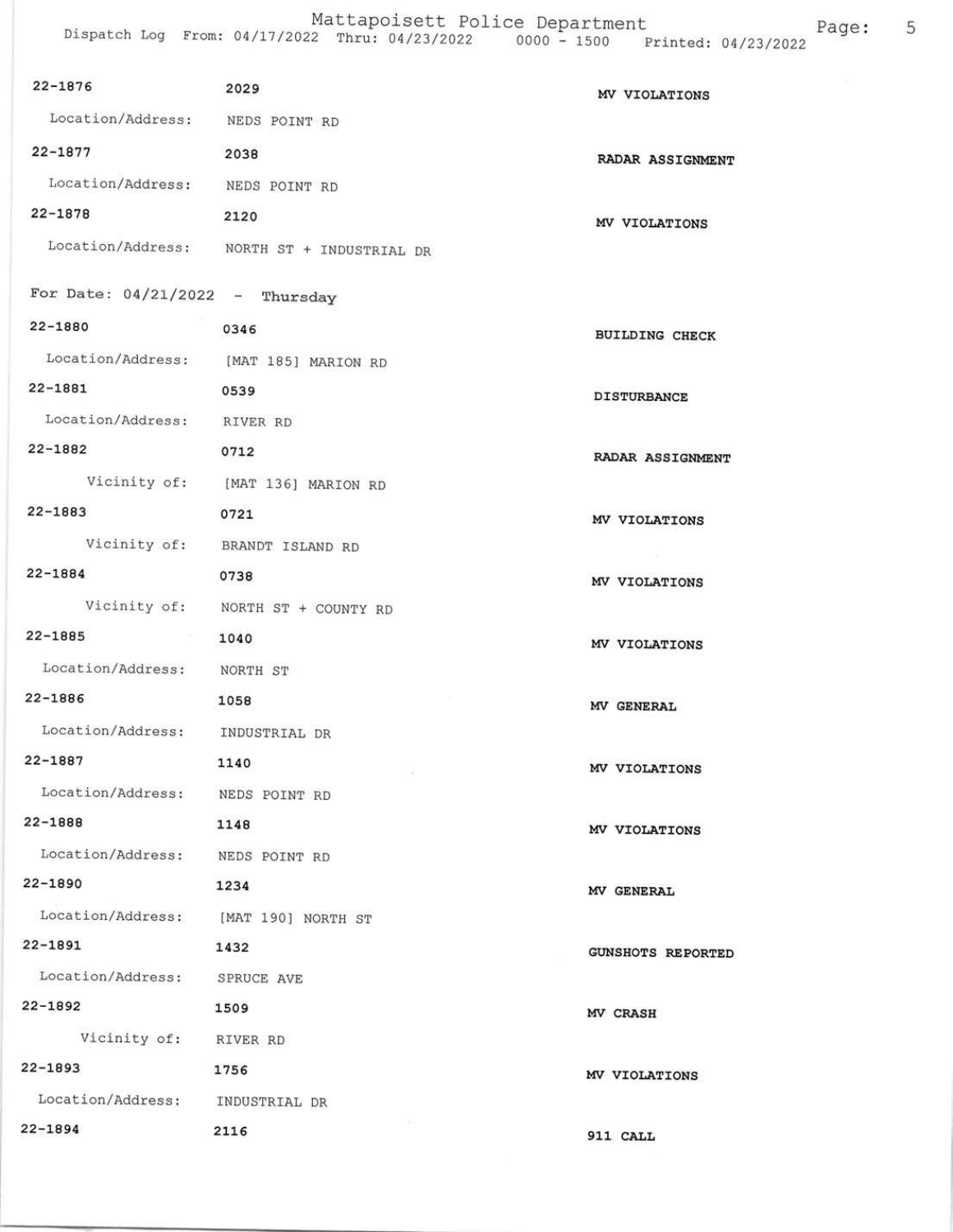Location/Address: PINE ISLAND RD

| For Date: $04/22/2022 -$ Friday |                                         |                            |
|---------------------------------|-----------------------------------------|----------------------------|
| 22-1895                         | 0058                                    | <b>BUILDING CHECK</b>      |
|                                 | Location/Address: [MAT 79] FAIRHAVEN RD |                            |
| 22-1896 0203                    |                                         | <b>BUILDING CHECK</b>      |
|                                 | Location/Address: [MAT 142] NORTH ST    |                            |
| 22-1898                         | 0759                                    | MV VIOLATIONS              |
|                                 | Vicinity of: [MAT 190] NORTH ST         |                            |
| $22 - 1900$                     | 0936                                    | 209A ORDER ISSUED/EXTENDED |
| Location/Address: DEEP WOODS DR |                                         |                            |
| 22-1901<br>0942                 |                                         | MV VIOLATIONS              |
| Vicinity of: NORTH ST           |                                         |                            |
| $22 - 1902$                     | 0950                                    | <b>HEALTH/WELFARE</b>      |
| Location/Address: PICO BEACH RD |                                         |                            |
| $22 - 1903$                     | 1034                                    | 209A SERVICE               |
| Location/Address: DEEP WOODS DR |                                         |                            |
| $22 - 1904$<br>1045             |                                         | ALARM, BURGLAR             |
| Location/Address: PINE RIDGE LN |                                         |                            |
| $22 - 1905$                     | 1128                                    | GENERAL SERVICE            |
| Location/Address: BEAVER PATH   |                                         |                            |
| $22 - 1906$                     | 1149                                    | MV VIOLATIONS              |
|                                 | Vicinity of: NORTH ST + PARK ST         |                            |
| $22 - 1907$                     | 1230                                    | 911 CALL                   |
| Vicinity of: OCEAN DR           |                                         |                            |
| $22 - 1908$                     | 1308                                    | MV VIOLATIONS              |
|                                 | Vicinity of: [MAT 14] MARION RD         |                            |
| $22 - 1909$                     | 1319                                    | MV VIOLATIONS              |
|                                 | Vicinity of: NORTH ST + CHURCH ST       |                            |
| $22 - 1910$                     | 1321                                    | MV VIOLATIONS              |
| Vicinity of: NORTH ST           |                                         |                            |
| $22 - 1911$                     | 1403                                    | MV VIOLATIONS              |
|                                 | Vicinity of: [MAT 248] BRANDT ISLAND RD |                            |
| $22 - 1912$                     | 1416                                    | MV VIOLATIONS              |
|                                 | Vicinity of: AUCOOT RD + CHAPEL RD      |                            |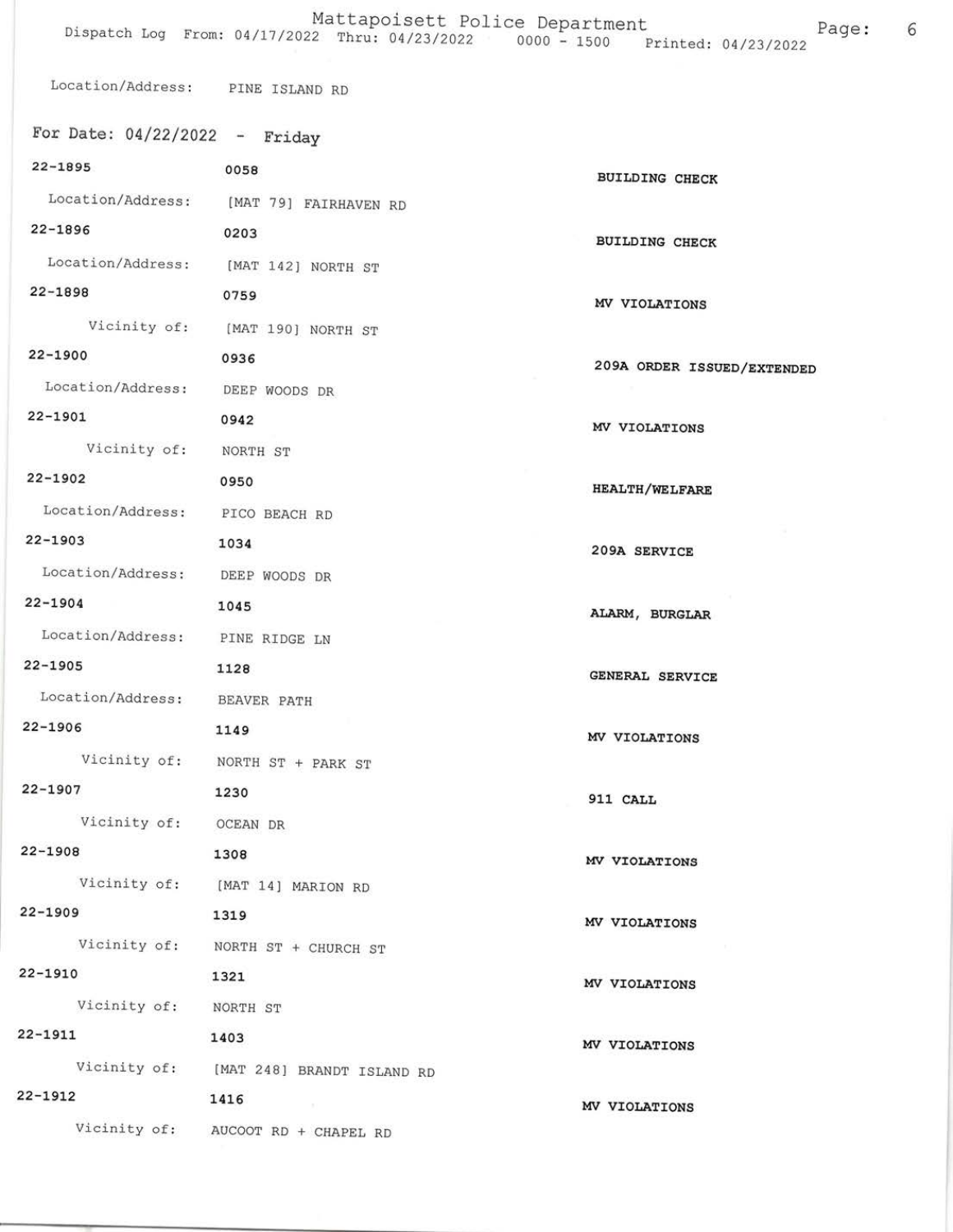Mattapoisett Police Department<br>Dispatch Log From: 04/17/2022 Thru: 04/23/2022 0000 - 1500 Printed: 04/23/2022 Page: 7

| $22 - 1913$                            | 1515                                     | MV VIOLATIONS           |
|----------------------------------------|------------------------------------------|-------------------------|
|                                        | Vicinity of: NORTH ST + ELDORADO DR      |                         |
| $22 - 1915$                            | 1624                                     | 911 CALL                |
| Location/Address: LAURA LN             |                                          |                         |
| $22 - 1916$                            | 1655                                     | <b>GENERAL SERVICE</b>  |
| Location/Address: RAILROAD AVE         |                                          |                         |
| $22 - 1917$                            | 1809                                     | BE ON THE LOOK OUT      |
| Location/Address: [MAT 1] COUNTY RD    |                                          |                         |
| $22 - 1918$                            | 1838                                     | MV VIOLATIONS           |
| Location/Address: NORTH ST             |                                          |                         |
| 22-1920                                | 2306                                     | MV VIOLATIONS           |
| Location/Address: FAIRHAVEN RD         |                                          |                         |
| For Date: $04/23/2022 -$ Saturday      |                                          |                         |
| 22-1921                                | 0157                                     |                         |
| Location/Address: [MAT 47] COUNTY RD   |                                          | <b>BUILDING CHECK</b>   |
| 22-1922                                | 0203                                     |                         |
|                                        | Vicinity of: [MAT 60] COUNTY RD          | MV VIOLATIONS           |
| 22-1923                                | 0244                                     |                         |
|                                        | Location/Address: [MAT 79] FAIRHAVEN RD  | <b>BUILDING CHECK</b>   |
| $22 - 1924$                            | 0246                                     |                         |
|                                        | Location/Address: [MAT 5] RESERVATION RD | SUSPICOUS MOTOR VEHICLE |
| 22-1925 0526                           |                                          |                         |
| Location/Address: [MAT 59] COUNTY RD   |                                          | ALARM, BURGLAR          |
| $22 - 1926$                            | 0704                                     |                         |
| Location/Address: NORTH ST + SUMMER ST |                                          | SUSPICIOUS PERSONS      |
| $22 - 1928$                            | 0834                                     | TRESPASSING             |
| Location/Address: HILLERS COVE LN      |                                          |                         |
| 22-1929                                | 0851                                     | MV VIOLATIONS           |
|                                        | Vicinity of: NORTH ST + CHURCH ST        |                         |
| 22-1930                                | 0907                                     | MV VIOLATIONS           |
|                                        | Vicinity of: NORTH ST + CHURCH ST        |                         |
| $22 - 1931$                            | 0918                                     | MV VIOLATIONS           |
|                                        | Vicinity of: [MAT 248] BRANDT ISLAND RD  |                         |
| $22 - 1932$                            | 1059                                     | MV VIOLATIONS           |